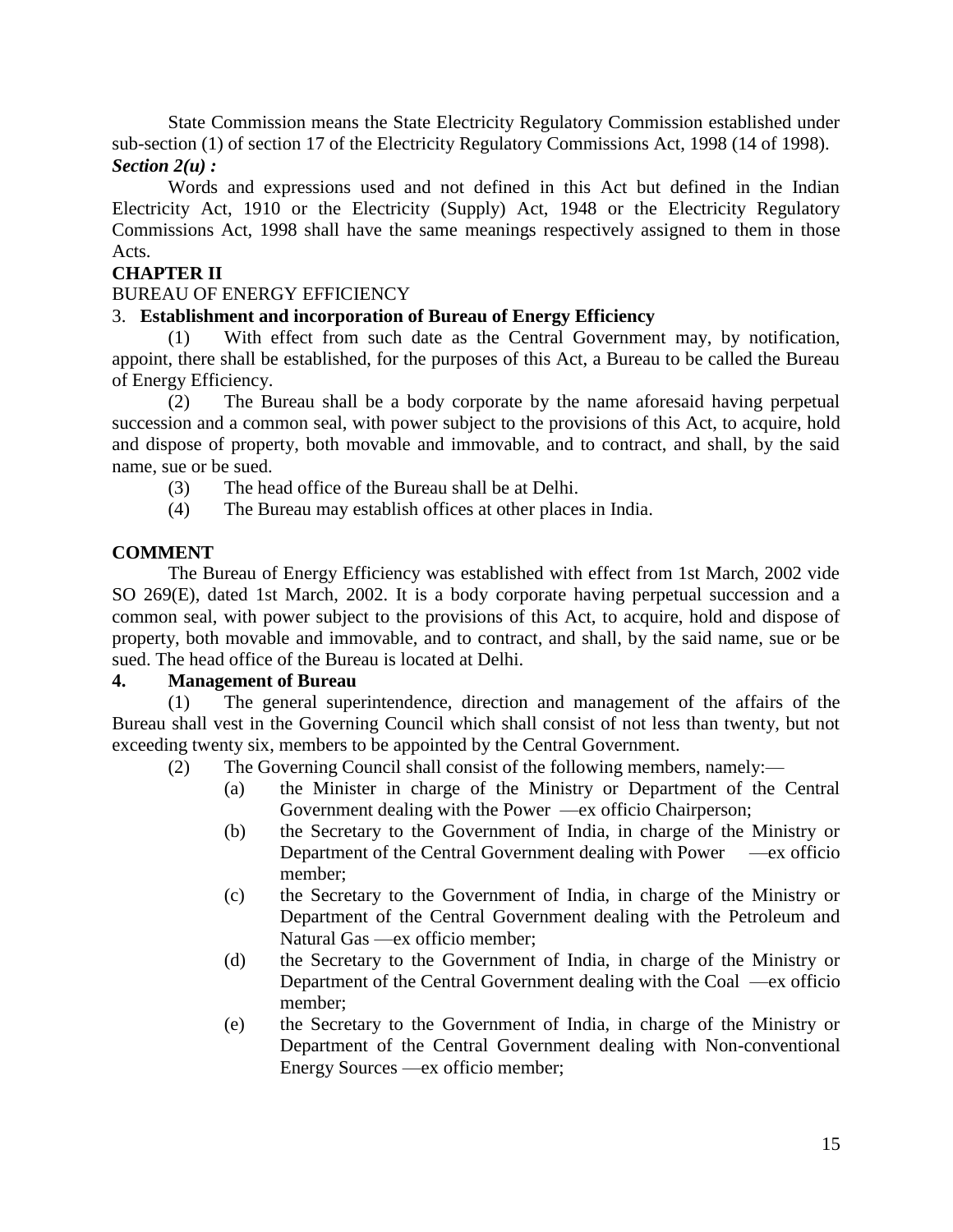- (f) The Secretary to the Government of India, in charge of the Ministry or Department of the Central Government dealing with the Atomic Energy —ex officio member;
- (g) the Secretary to the Government of India, in charge of the Ministry or Department of the Central Government dealing with Consumer Affairs ex officio member;
- (h) Chairman of the Central Electricity Authority established under the Electricity (Supply) Act, 1948 (54 of 1948) —ex officio member;
- (i) Director-General of the Central Power Research Institute registered under the Karnataka Societies Act, 1960 (Karnataka Act 17 of 1960) —ex officio member;
- (j) Executive Director of the Petroleum Conservation Research Association, a society registered under the Societies Registration Act, 1860 (XXI of 1860) —ex officio member;
- (k) Chairman-cum-Managing Director of the Central Mine Planning and Design Institute Limited, a company incorporated under the Companies Act, 1956 (1 of 1956) —ex officio member;
- (l) Director-General of the Bureau of Indian Standards established under the Bureau of Indian Standards Act, 1986 (63 of 1986)—ex officio member;
- (m) Director-General of the National Test House, Department of Supply, Ministry of Commence and Industry, Koklata —ex officio member;
- (n) Managing Director of the Indian Renewable Energy Development Agency Limited, a company incorporated under the Companies Act, 1956 (1 of 1956) —ex officio member;
- (o) one member each from the five power regions representing the States of the region to be appointed by the Central Government —Member;
- (p) such number of persons, not exceeding four as may be prescribed, to be appointed by the Central Government as members from amongst persons who are in the opinion of the Central Government capable or representing industry, equipment and appliance manufacturers, architects and consumers —Members;
- (q) such number of persons, not exceeding two as may be nominated by the Governing Council as members —Members;
- (r) Director-General of Bureau —ex officio Member-Secretary

(3) The Governing Council may exercise all powers and do all acts and things which may be exercised or done by the Bureau.

(4) Every member referred to in clauses (o), (p) and (q) of sub-section (2) shall hold office for a term of three years from the date on which he enters upon his office.

(5) The fee and allowances to be paid to the members referred to in clauses (o), (p) and (q) of sub-section (2) and the manner of filling up of vacancies and the procedure to be followed in the discharge of their functions shall be such as may be prescribed.

#### **COMMENT**

The Governing Council which did superintendence, direction and management of the affairs of the Bureau, shall consists of not less than 20 (twenty) but not exceeding 26 (twenty six) members to be appointed by the Central Government. The Governing Council may exercise all powers and do all acts and things which may be exercised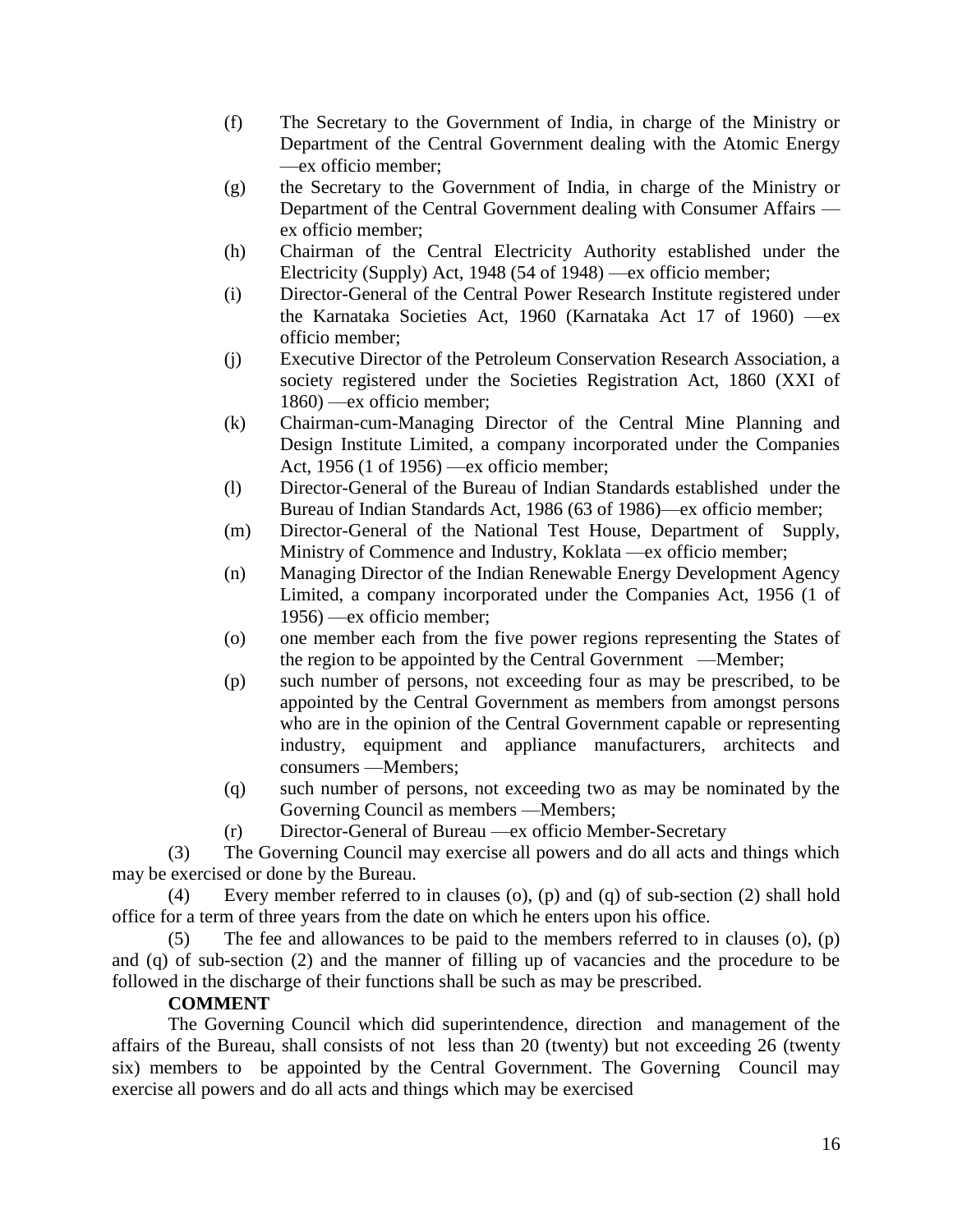or done by the Bureau.

# **5. Meetings of Governing Council**

(1) The Governing Council shall meet at such times and places, and shall observe such rules of procedure in regard to the transaction of business at its meetings (including quorum at such meetings) as may be provided by regulations.

(2) The Chairperson or, if for any reason, he is unable to attend a meeting of the Governing Council, any other member chosen by the members present from amongst themselves at the meeting shall preside at the meeting.

(3) All questions which come up before any meeting of the Governing Council shall be decided by a majority vote of the members present and voting, and in the event of an equality of votes, the Chairperson or in his absence, the person presiding, shall have a second or casting vote.

# **COMMENT**

The Chairperson preside over the Governing Council meetings. In the absence of the Chairperson, any other member chosen by the members present from amongst themselves at the meeting shall preside at the meeting. The all questions which come up before any meeting of the Governing Council shall be decided by a majority vote of the members present and voting, and in the event of an equality of votes, the Chairperson or in his absence, the person presiding, shall have a second or casting vote.

### **6. Vacancies, etc., not to invalidate proceedings of Bureau, Governing Council or Committee**

No act or proceeding of the Bureau or the Governing Council or any Committee shall be invalid merely by reason of—

- (a) any vacancy in, or any defect in the constitution of, the Bureau or the Governing Council or the Committee; or
- (b) any defect in the appointment of a person acting as a Director-General or Secretary of the Bureau or a member of the Governing Council or the Committee; or
- (c) any irregularity in the procedure of the Bureau or the Governing Council or the Committee and affecting the merits of the case.

# **7. Removal of member from office**

The Central Government shall remove a member referred to in clauses (o), (p) and (q) of sub-section (2) of section 4 from office if he—

- (a) is, or at any time has been, adjudicated as insolvent;
- (b) is of unsound mind and stands so declared by a competent Court;
- (c) has been convicted of an offence which, in the opinion of the Central Government, involves a moral turpitude;
- (d) has, in the opinion of the Central Government, so abused his position as to render his continuation in office detrimental to the public interest:

PROVIDED that no member shall be removed under this clause unless he has been given a reasonable opportunity of being heard in the matter. ]

# **8. Constitution of Advisory Committees and other committees**

(1) Subject to any regulations made in this behalf, the Bureau shall, within six months from the date of commencement of this Act, constitute Advisory Committees for the efficient discharge of its functions.